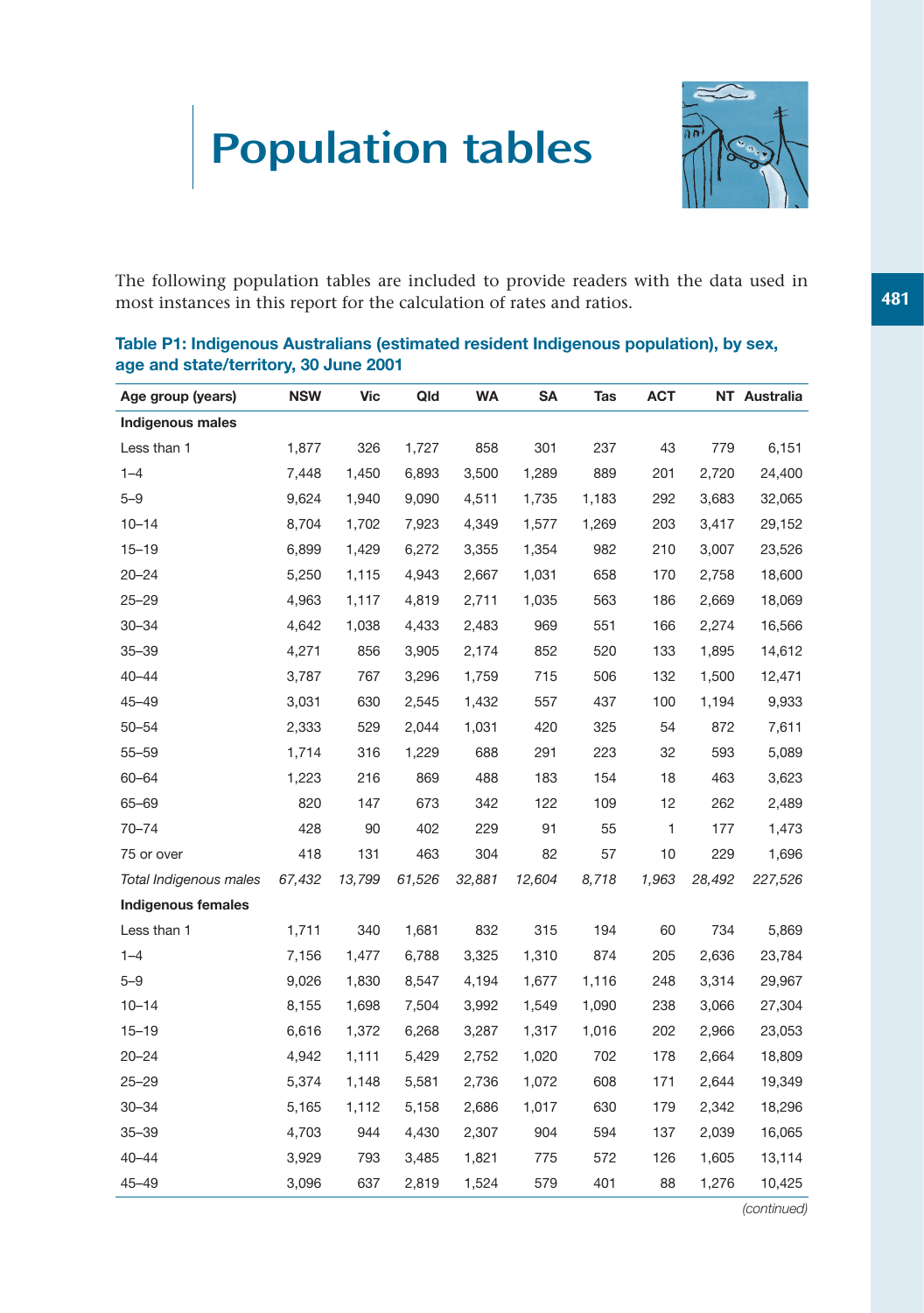| Age group (years)                  | <b>NSW</b> | Vic    | Qld     | <b>WA</b> | <b>SA</b> | Tas    | <b>ACT</b> | NΤ     | <b>Australia</b> |
|------------------------------------|------------|--------|---------|-----------|-----------|--------|------------|--------|------------------|
| $50 - 54$                          | 2,472      | 516    | 2,167   | 1,128     | 445       | 290    | 42         | 954    | 8,018            |
| $55 - 59$                          | 1.651      | 340    | 1.477   | 743       | 291       | 176    | 36         | 644    | 5,363            |
| $60 - 64$                          | 1.233      | 245    | 1,129   | 587       | 255       | 163    | 18         | 550    | 4,185            |
| 65-69                              | 901        | 170    | 733     | 426       | 156       | 88     | 6          | 377    | 2,859            |
| $70 - 74$                          | 615        | 129    | 514     | 288       | 121       | 72     | 5          | 236    | 1,981            |
| 75 or over                         | 711        | 185    | 674     | 422       | 137       | 80     | 7          | 336    | 2,553            |
| <b>Total Indigenous</b><br>females | 67.456     | 14.047 | 64.384  | 33.050    | 12.940    | 8.666  | 1.946      | 28.383 | 230.994          |
| <b>Total Indigenous</b><br>persons | 134.888    | 27,846 | 125.910 | 65.931    | 25.544    | 17.384 | 3.909      | 56,875 | 458,520          |

**Table P1 (continued): Indigenous Australians (estimated resident Indigenous population), by sex, age and state/territory, 30 June 2001**

*Note:* Data are final estimates. The data for 'Australia' include Other Territories, comprising Jervis Bay Territory, Christmas Island and the Cocos (Keeling) Islands.

*Source:* ABS 2004. Experimental estimates and projections, Aboriginal and Torres Strait Islander Australians, 30 June 1991 to 30 June 2009. Cat. no. 3238.0. Canberra: ABS.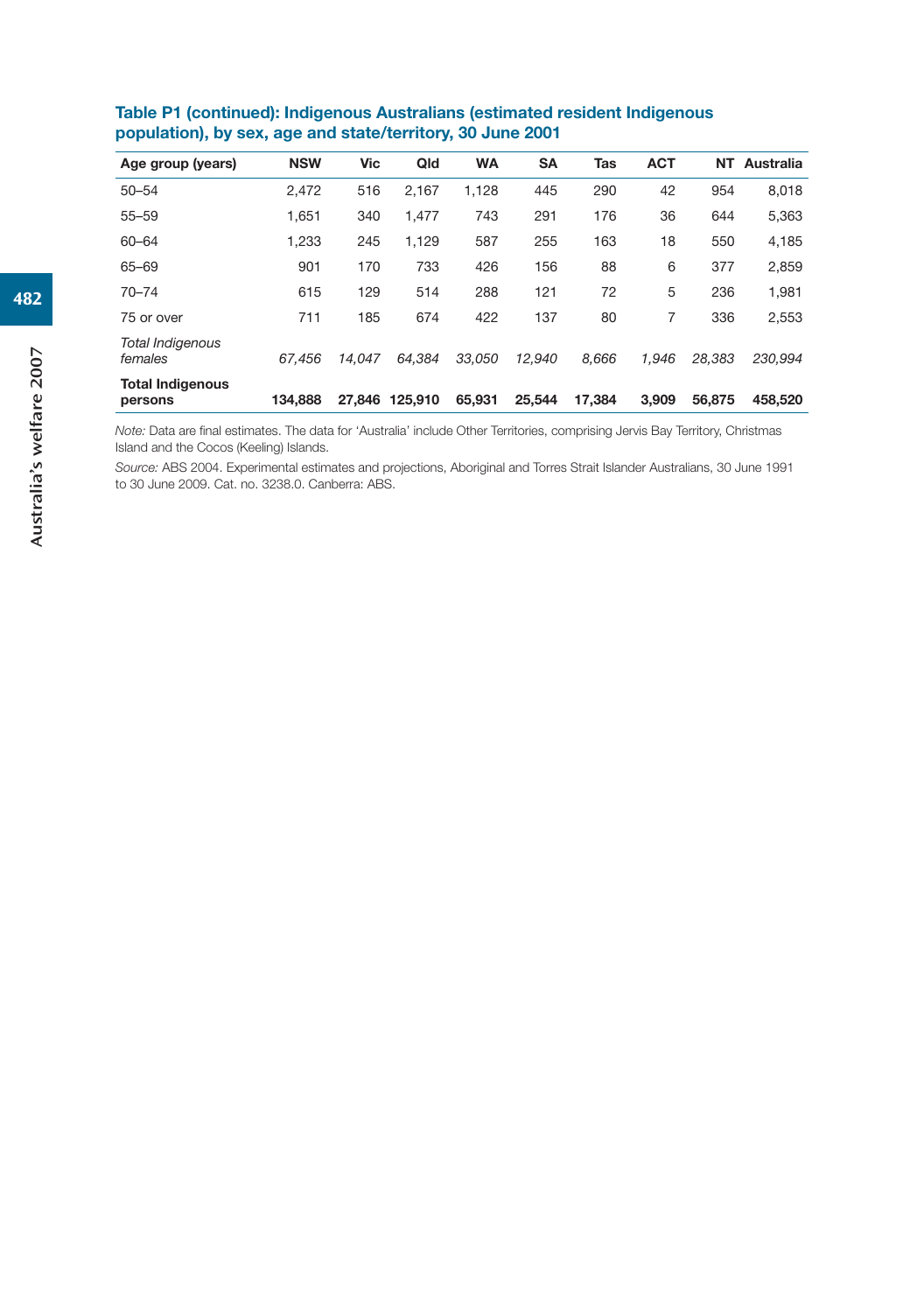| Age group<br>(years) | <b>NSW</b>                                                | <b>Vic</b> | Qld                                     | <b>WA</b> | SΑ      | Tas     | <b>ACT</b> | NT      | Australia          |
|----------------------|-----------------------------------------------------------|------------|-----------------------------------------|-----------|---------|---------|------------|---------|--------------------|
| <b>Males</b>         |                                                           |            |                                         |           |         |         |            |         |                    |
| Less than 1          | 45,946                                                    | 33,017     | 28,227                                  | 13,915    | 9,290   | 3,334   | 2,233      | 1,898   | 137,879            |
| $1 - 4$              | 177,798                                                   | 129,049    | 109,613                                 | 53,361    | 36,735  | 12,277  | 8,259      | 7,163   | 534,304            |
| $5 - 9$              | 226,087                                                   | 165,255    | 141,430                                 | 70,209    | 48,683  | 16,418  | 10,336     | 8,832   | 687,357            |
| $10 - 14$            | 233,633                                                   | 172,790    | 149,005                                 | 74,303    | 52,182  | 17,635  | 10,960     | 8,654   | 719,258            |
| $15 - 19$            | 234,387                                                   | 178,677    | 145,048                                 | 75,977    | 53,900  | 17,443  | 12,640     | 8,126   | 726,266            |
| $20 - 24$            | 238,911                                                   | 187,325    | 149,394                                 | 77,250    | 55,317  | 15,637  | 15,246     | 8,753   | 747,927            |
| $25 - 29$            | 233,965                                                   | 179,872    | 138,363                                 | 70,664    | 49,398  | 13,480  | 13,634     | 8,912   | 708,376            |
| $30 - 34$            | 247,095                                                   | 187,097    | 146,389                                 | 74,057    | 51,645  | 14,734  | 13,137     | 9,152   | 743,386            |
| $35 - 39$            | 245,018                                                   | 192,627    | 149,048                                 | 78,643    | 55,975  | 16,389  | 12,719     | 9,022   | 759,543            |
| 40-44                | 250,673                                                   | 188,125    | 149,243                                 | 78,807    | 57,498  | 17,375  | 12,132     | 8,600   | 762,579            |
| 45–49                | 242,736                                                   | 181,479    | 145,140                                 | 76,564    | 57,304  | 18,108  | 11,794     | 7,908   | 741,136            |
| 50-54                | 220,553                                                   | 165,327    | 134,142                                 | 70,837    | 53,006  | 17,131  | 10,935     | 6,994   | 679,033            |
| 55-59                | 206,999                                                   | 152,457    | 128,406                                 | 65,567    | 50,378  | 16,494  | 10,166     | 6,139   | 636,723            |
| 60-64                | 163,570                                                   | 119,545    | 100,848                                 | 48,628    | 39,160  | 13,164  | 7,029      | 4,061   | 496,072            |
| 65-69                | 128,384                                                   | 94,881     | 76,275                                  | 37,113    | 30,820  | 10,366  | 4,847      | 2,495   | 385,226            |
| 70-74                | 102,932                                                   | 76,174     | 57,222                                  | 28,032    | 25,487  | 8,084   | 3,554      | 1,272   | 302,778            |
| 75–79                | 86,436                                                    | 64,659     | 45,766                                  | 22,579    | 22,504  | 6,543   | 2,818      | 848     | 252,158            |
| $80 - 84$            | 57,257                                                    | 42,664     | 29,859                                  | 14,331    | 15,280  | 4,336   | 1,895      | 376     | 166,000            |
| 85 or over           | 35,714                                                    | 26,777     | 19,267                                  | 8,816     | 9,800   | 2,643   | 1,123      | 190     | 104,337            |
| <b>Total males</b>   |                                                           |            | 3,378,094 2,537,797 2,042,685 1,039,653 |           | 774,362 | 241,591 | 165,457    |         | 109,395 10,290,338 |
| <b>Females</b>       |                                                           |            |                                         |           |         |         |            |         |                    |
| Less than 1          | 43,722                                                    | 31,545     | 26,629                                  | 13,316    | 8,782   | 3,090   | 2,115      | 1,817   | 131,032            |
| $1 - 4$              | 167,855                                                   | 122,519    | 103,621                                 | 49,964    | 35,135  | 11,530  | 7,887      | 6,850   | 505,436            |
| $5 - 9$              | 215,559                                                   | 156,291    | 134,736                                 | 65,809    | 46,892  | 15,603  | 10,214     | 8,218   | 653,422            |
| $10 - 14$            | 222,208                                                   | 163,706    | 141,330                                 | 69,131    | 49,684  | 16,628  | 10,565     | 8,108   | 681,455            |
| $15 - 19$            | 222,908                                                   | 169,593    | 138,335                                 | 70,880    | 50,875  | 16,467  | 11,877     | 7,406   | 688,400            |
| $20 - 24$            | 231,968                                                   | 181,054    | 145,393                                 | 71,801    | 53,083  | 15,443  | 14,431     | 8,260   | 721,505            |
| $25 - 29$            | 233,261                                                   | 176,993    | 136,230                                 | 67,484    | 47,591  | 13,893  | 13,712     | 8,858   | 698,090            |
| $30 - 34$            | 251,218                                                   | 190,211    | 147,477                                 | 72,289    | 50,927  | 15,485  | 13,173     | 8,912   | 749,767            |
| $35 - 39$            | 249,502                                                   | 196,916    | 151,270                                 | 76,410    | 55,336  | 17,052  | 12,736     | 8,558   | 767,888            |
| 40-44                | 252,789                                                   | 192,092    | 153,134                                 | 77,745    | 57,898  | 17,927  | 12,665     | 7,783   | 772,130            |
| 45-49                | 247,364                                                   | 185,420    | 148,118                                 | 75,960    | 58,487  | 18,732  | 12,616     | 7,362   | 754,152            |
| 50-54                | 223,149                                                   | 167,841    | 134,089                                 | 69,708    | 54,322  | 17,377  | 11,618     | 6,455   | 684,647            |
| 55-59                | 206,142                                                   | 156,593    | 125,705                                 | 62,437    | 51,876  | 16,598  | 10,470     | 4,967   | 634,836            |
| 60-64                | 163,236                                                   | 120,840    | 97,658                                  | 45,904    | 40,647  | 13,140  | 7,165      | 3,148   | 491,775            |
| 65–69                | 132,833                                                   | 98,799     | 74,703                                  | 36,773    | 33,127  | 10,657  | 5,164      | 1,865   | 393,943            |
| 70-74                | 112,143                                                   | 83,996     | 58,683                                  | 29,610    | 28,148  | 8,678   | 3,984      | 1,107   | 326,360            |
| $75 - 79$            | 104,093                                                   | 77,527     | 52,674                                  | 25,798    | 27,362  | 7,782   | 3,303      | 784     | 299,330            |
| 80-84                | 83,604                                                    | 62,165     | 41,231                                  | 19,738    | 22,861  | 6,426   | 2,827      | 474     | 239,328            |
| 85 or over           | 75,534                                                    | 56,412     | 37,845                                  | 18,635    | 20,809  | 5,823   | 2,247      | 349     | 217,654            |
| Total<br>females     | 3,439,088 2,590,513 2,048,861 1,019,392 793,842           |            |                                         |           |         | 248,331 | 168,769    | 101,281 | 10,411,150         |
| Total<br>persons     | 6,817,182 5,128,310 4,091,546 2,059,045 1,568,204 489,922 |            |                                         |           |         |         | 334,226    | 210,676 | 20,701,488         |

#### **Table P2: Australians (estimated resident population based on the 2006 Census of Population and Housing), by sex, age and state/territory, 30 June 2006**

*Note:* Data are preliminary estimates. The data for 'Australia' include Other Territories, comprising Jervis Bay Territory, Christmas Island and the Cocos (Keeling) Islands.

*Source:* ABS 2007. Australian demographic statistics, December quarter 2006. Cat. no. 3101.0. Canberra: ABS.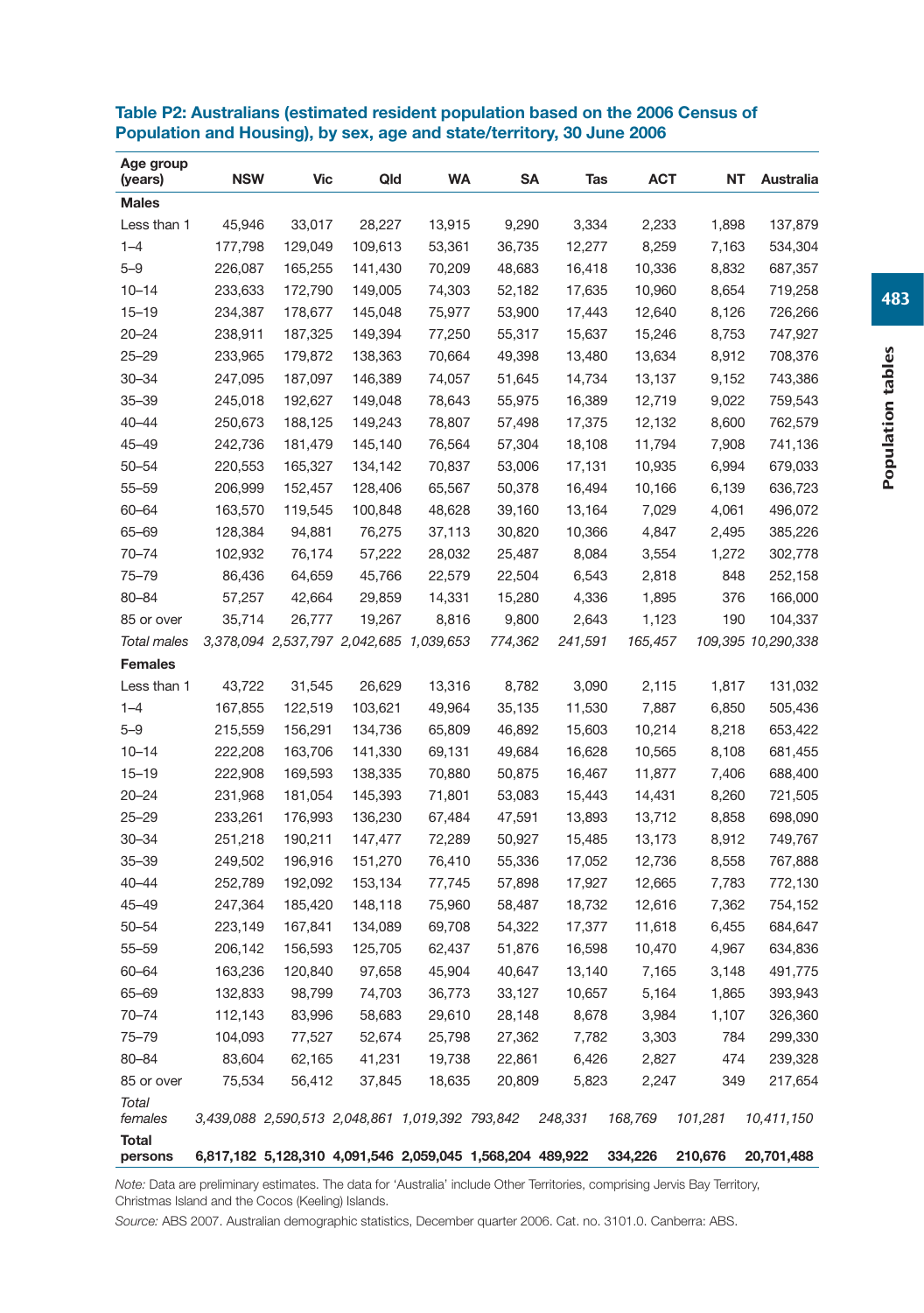| Age group<br>(years) | <b>NSW</b> | <b>Vic</b> | Qld                                               | <b>WA</b> | <b>SA</b> | Tas     | <b>ACT</b> | <b>NT</b> | Australia                  |
|----------------------|------------|------------|---------------------------------------------------|-----------|-----------|---------|------------|-----------|----------------------------|
| <b>Males</b>         |            |            |                                                   |           |           |         |            |           |                            |
| Less than 1          | 44,265     | 32,768     | 27,448                                            | 14,038    | 9,267     | 3,311   | 2,260      | 1,925     | 135,300                    |
| $1 - 4$              | 171,625    | 126,983    | 105,220                                           | 51,739    | 36,175    | 12,271  | 8,308      | 7,183     | 519,579                    |
| $5 - 9$              | 223,683    | 161,717    | 139,290                                           | 68,647    | 47,950    | 16,301  | 10,260     | 8,429     | 676,395                    |
| $10 - 14$            | 233,437    | 171,294    | 147,221                                           | 72,944    | 51,883    | 17,554  | 11,051     | 8,503     | 714,009                    |
| $15 - 19$            | 235,081    | 173,883    | 145,512                                           | 75,176    | 52,987    | 17,576  | 12,063     | 8,084     | 720,491                    |
| $20 - 24$            | 239,218    | 183,876    | 151,774                                           | 76,078    | 54,926    | 16,255  | 14,686     | 9,196     | 746,088                    |
| $25 - 29$            | 235,405    | 177,145    | 138,253                                           | 70,184    | 49,542    | 13,522  | 13,206     | 8,991     | 706,314                    |
| $30 - 34$            | 248,307    | 183,893    | 145,662                                           | 73,993    | 50,927    | 14,016  | 12,751     | 9,285     | 738,918                    |
| $35 - 39$            | 246,434    | 190,225    | 147,013                                           | 77,686    | 55,303    | 16,015  | 12,272     | 9,124     | 754,177                    |
| $40 - 44$            | 251,712    | 186,365    | 148,050                                           | 78,358    | 57,185    | 17,281  | 11,851     | 8,766     | 759,679                    |
| 45–49                | 244,956    | 180,559    | 144,844                                           | 76,204    | 57,132    | 18,120  | 11,592     | 7,682     | 741,193                    |
| 50-54                | 220,880    | 163,193    | 131,104                                           | 69,211    | 52,267    | 17,037  | 10,910     | 6,773     | 671,491                    |
| 55-59                | 211,561    | 153,687    | 127,832                                           | 65,446    | 50,821    | 16,616  | 10,256     | 5,908     | 642,234                    |
| 60-64                | 166,552    | 119,835    | 99,978                                            | 48,231    | 39,433    | 13,091  | 7,112      | 3,830     | 498,115                    |
| 65-69                | 132,609    | 96,446     | 76,940                                            | 37,487    | 31,331    | 10,667  | 4,957      | 2,547     | 393,033                    |
| 70-74                | 104,951    | 76,283     | 57,128                                            | 27,889    | 25,412    | 8,060   | 3,545      | 1,318     | 304,612                    |
| 75-79                | 88,809     | 65,035     | 45,924                                            | 22,590    | 22,602    | 6,582   | 2,805      | 942       | 255,297                    |
| 80-84                | 59,256     | 43,396     | 30,113                                            | 14,496    | 15,455    | 4,400   | 1,953      | 423       | 169,493                    |
| 85 or over           | 38,948     | 28,288     | 20,077                                            | 9,318     | 10,195    | 2,684   | 1,170      | 308       | 111,000                    |
| <b>Total males</b>   |            |            | 3,397,689 2,514,871 2,029,383 1,029,715           |           | 770,793   | 241,359 | 163,008    |           | 109,217 10,257,418         |
| <b>Females</b>       |            |            |                                                   |           |           |         |            |           |                            |
| Less than 1          | 41,856     | 31,207     | 26,089                                            | 13,221    | 8,813     | 3,129   | 2,120      | 1,791     | 128,235                    |
| $1 - 4$              | 161,397    | 120,797    | 99,886                                            | 49,010    | 34,470    | 11,630  | 7,895      | 6,847     | 492,051                    |
| $5 - 9$              | 211,596    | 154,008    | 131,958                                           | 65,474    | 46,021    | 15,544  | 10,081     | 8,063     | 642,855                    |
| $10 - 14$            | 221,245    | 162,636    | 139,454                                           | 69,276    | 49,184    | 16,578  | 10,455     | 7,933     | 676,901                    |
| $15 - 19$            | 223,353    | 166,068    | 138,576                                           | 71,378    | 50,032    | 16,608  | 11,650     | 7,127     | 684,928                    |
| $20 - 24$            | 228,530    | 177,313    | 142,305                                           | 71,076    | 51,626    | 15,206  | 13,720     | 7,502     | 707,341                    |
| $25 - 29$            | 229,155    | 174,857    | 133,210                                           | 67,686    | 46,024    | 13,405  | 13,069     | 8,179     | 685,650                    |
| $30 - 34$            | 250,433    | 188,091    | 145,242                                           | 72,210    | 49,454    | 15,231  | 12,423     | 8,694     | 741,858                    |
| $35 - 39$            | 247,394    | 194,983    | 149,780                                           | 76,190    | 54,400    | 16,943  | 12,341     | 8,283     | 760,402                    |
| $40 - 44$            | 250,445    | 190,153    | 151,220                                           | 77,450    | 57,221    | 17,923  | 12,430     | 7,523     | 764,490                    |
| 45–49                | 246,019    | 184,836    | 146,149                                           | 75,928    | 57,835    | 18,703  | 12,413     | 6,938     | 748,927                    |
| $50 - 54$            | 223,010    | 167,230    | 131,999                                           | 69,859    | 53,592    | 17,364  | 11,500     | 6,062     | 680,722                    |
| 55-59                | 210,478    | 158,886    | 125,728                                           | 63,459    | 52,146    | 16,757  | 10,665     | 4,913     | 643,087                    |
| 60-64                | 163,988    | 120,374    | 96,422                                            | 45,772    | 40,167    | 13,055  | 7,188      | 2,939     | 489,951                    |
| 65-69                | 135,502    | 99,872     | 74,963                                            | 37,519    | 32,973    | 10,794  | 5,228      | 1,860     | 398,737                    |
| 70-74                | 114,237    | 84,720     | 58,695                                            | 30,194    | 28,085    | 8,697   | 4,031      | 1,081     | 329,759                    |
| 75-79                | 106,381    | 78,525     | 52,641                                            | 26,188    | 27,325    | 7,744   | 3,350      | 787       | 302,950                    |
| 80-84                | 85,245     | 63,175     | 41,295                                            | 19,950    | 22,922    | 6,365   | 2,815      | 464       | 242,233                    |
| 85 or over           | 79,741     | 59,064     | 38,449                                            | 19,329    | 21,573    | 5,913   | 2,435      | 485       | 226,993                    |
| Total<br>females     |            |            | 3,430,005 2,576,795 2,024,061 1,021,169           |           | 783,863   | 247,589 | 165,809    |           | 97,471 10,348,070          |
| <b>Total</b>         |            |            |                                                   |           |           |         |            |           |                            |
| persons              |            |            | 6,827,694 5,091,666 4,053,444 2,050,884 1,554,656 |           |           | 488,948 |            |           | 328,817 206,688 20,605,488 |

## **Table P3: Australians (estimated resident population), by sex, age and state/territory, 30 June 2006**

*Note:* Data are preliminary estimates. The data for 'Australia' include Other Territories, comprising Jervis Bay Territory, Christmas Island and the Cocos (Keeling) Islands.

*Source:* ABS 2006. Australian demographic statistics, June quarter 2006. Cat. no. 3101.0. Canberra: ABS.